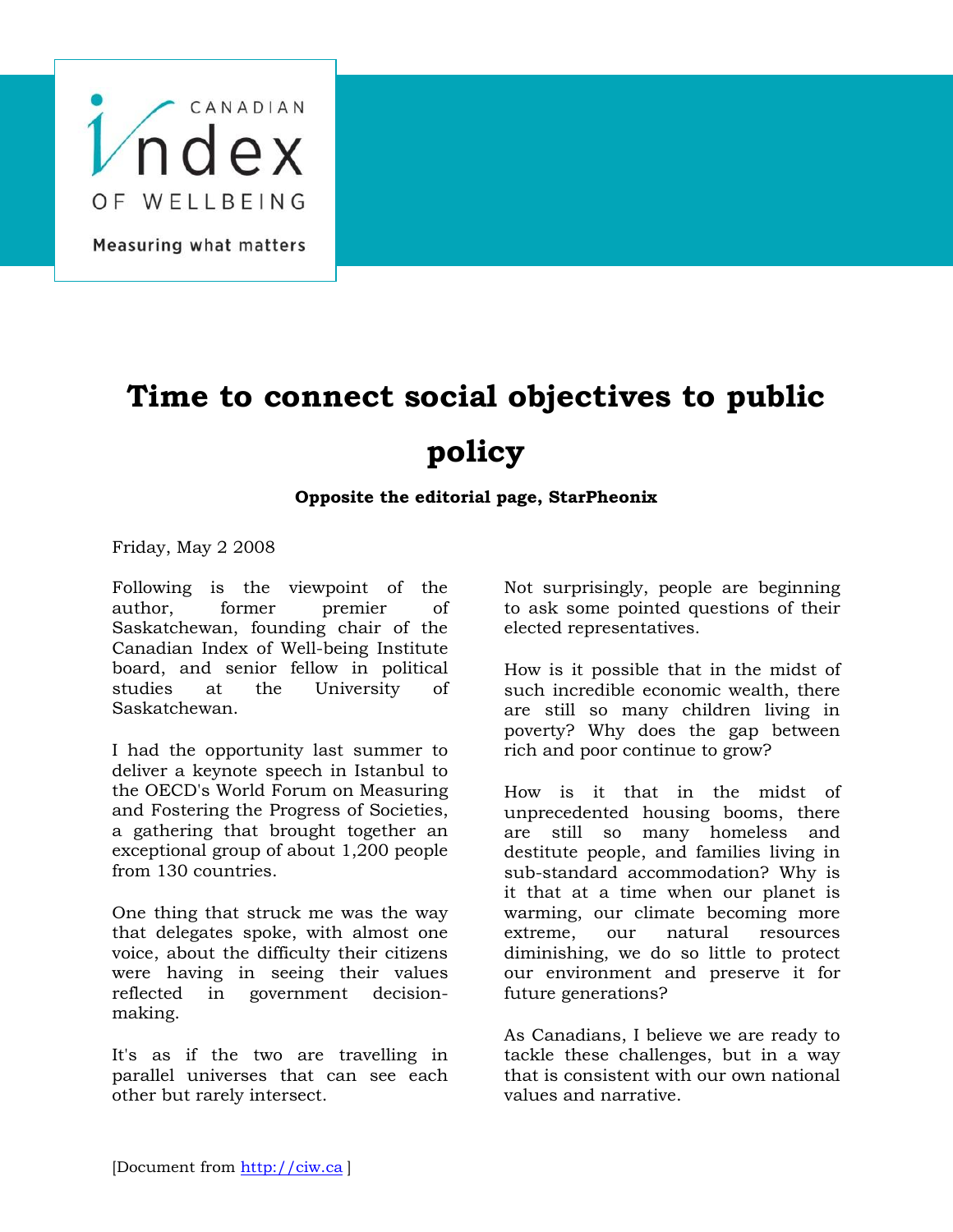Our country has a rich history of people acting together for the common good and that spirit of "shared destiny" has given birth to Canadian values such as fairness, diversity, equity, inclusion, health, safety, economic security, democracy and sustainability.

From those values we have created national programs such as medicare, whose seeds were first sown and nourished here in Saskatchewan.

But in recent years, we have seen the emergence of views and a philosophy that are at odds with our narrative and our values. There is a palpable momentum toward individualism, decentralization and privatization.

It presents itself as the "new way" to deal with our most pressing common challenges, but in truth, it represents an abandonment of our accomplishments, our narrative and our values. So how can we reconnect Canadian values to public policy?

And how can we ensure that public policy reflects what matters most to Canadians?

Over the past few years, I've been working with a pioneering project at the national level -- a project that will "connect the dots" between social aspirations and public policy, based on hard evidence. It's called The Canadian Index of Well-being. The CIW is based on the premise that what we count matters.

Too often today, we gauge our society's well-being according to a narrow set of economic indicators, such as the GDP growth and movement in the stock market. It's very difficult to have a fair and balanced debate on social policy when the single most influential lens

that we use to measure our progress and well-being is confined to a narrow set of economic indicators.

I am not promoting the abolition of the GDP but instead that the CIW complement the GDP.

And so, let's imagine a better future. What would happen if every time we heard about the GDP, we also heard the results of another new and important index -- an Index of Well-being; an index that measures and reports to Canadians on our progress, or the lack of it, in areas that really matter to our values and quality of life: our health; our standard of living; the quality of our environment; the way we use our time; our education and skill levels; the vitality of our communities; our participation in the democratic process; and the state of arts and culture.

The CIW will be that type of Index. It is being developed by world-class experts and is backed by rigorous Canadian and international peer review and public consultation.

In fact, part of the index that will measure the strength of civic engagement in our country -- in effect, the health of Canadian democracy -- is being developed right here in Saskatoon. Through our links to the OECD, it may be a model that other counties can adapt to their own realities and, in turn, we benefit from advice from our international partners.

All of us involved believe that, over the course of time, as we promote the CIW and its results become widely known and broadly discussed, it will emerge as Canada's principal means of measuring genuine progress.